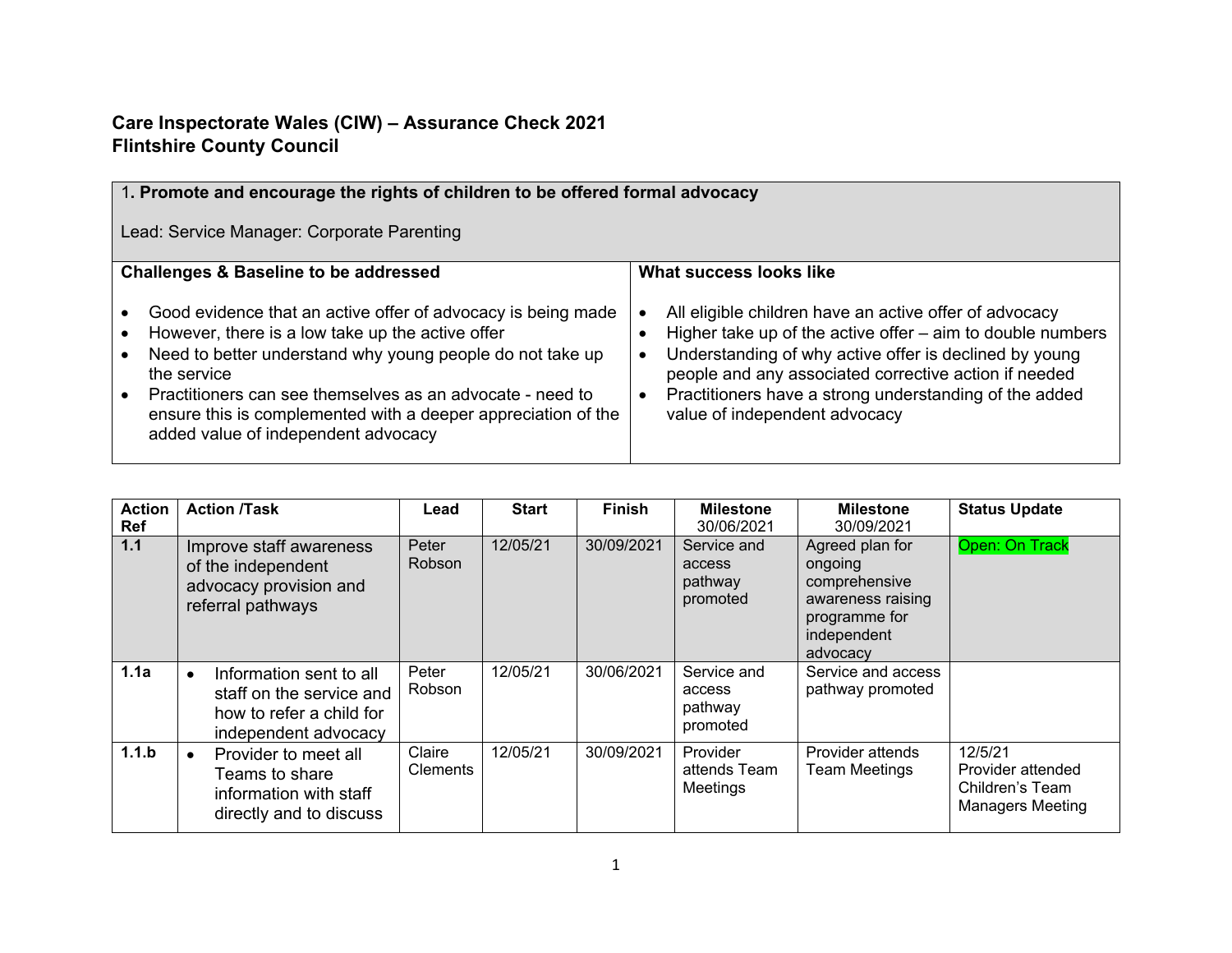|                  | approaches for<br>promoting the service<br>with children and their<br>families.                                                                                                                            |                                                      |            |            |                                                   |                                                                                     |                |
|------------------|------------------------------------------------------------------------------------------------------------------------------------------------------------------------------------------------------------|------------------------------------------------------|------------|------------|---------------------------------------------------|-------------------------------------------------------------------------------------|----------------|
| 1.1.c            | Provider to meet with<br>$\bullet$<br>newly qualified social<br>workers as part of their<br>development/ induction                                                                                         | Jenny<br>Frost                                       | 30/06/2021 | 30/09/2021 | Advocacy built<br>into induction<br>programme     | Delivery of<br>advocacy session<br>on                                               |                |
| 1.1.d            | Ensure there is<br>$\bullet$<br>information included on<br><b>Community Care</b><br>Inform of the rights of<br>children to be offered<br>independent advocacy                                              | Jenny<br>Frost &<br>Katrina<br>Shankar               | 30/06/2021 | 30/07/2021 | Prepare<br>information<br>and develop<br>webpages | Advocacy<br>information fully<br>integrated into<br><b>Community Care</b><br>Inform |                |
| 1.2              | Systems in place to<br>monitor and understand<br>take up/decline                                                                                                                                           | Jacque<br>Slee                                       | 30/06/2021 | 30/09/2021 | Systems in<br>place                               | Systems in place to<br>monitor and<br>understand take up                            | Open: On Track |
| 1.2a             | Include a tick box in Paris<br>to prompt practitioners to<br>record their offer for<br>advocacy, similar to the<br>Welsh active offer, in the<br>Part 2 Enquiry (What<br>Matters) and Part 3<br>Assessment | Carol<br>Dove<br>Denise<br>Allman<br>Laura<br>D'Arcy | 30/06/2021 | 30/09/2021 | System<br>changes<br>developed                    | System changes<br>launched                                                          |                |
| 1.2 <sub>b</sub> | Audit of why young people<br>have declined the active<br>offer and associated action                                                                                                                       | Jacque<br>Slee                                       | 30/06/2021 | 30/09/2021 |                                                   | Prepare audit tool<br>and complete case<br>file audit                               |                |
| 1.2 <sub>c</sub> | <b>Quality assurance</b><br>mechanisms refined to<br>ensure independent<br>advocacy is offered to<br>children at appropriate<br>points including:<br>child protection case<br>conference meetings          | Jacque<br>Slee &<br>IRO's                            | 30/06/2021 | 30/09/2021 |                                                   | Prepare audit tool<br>and complete case<br>file audit                               |                |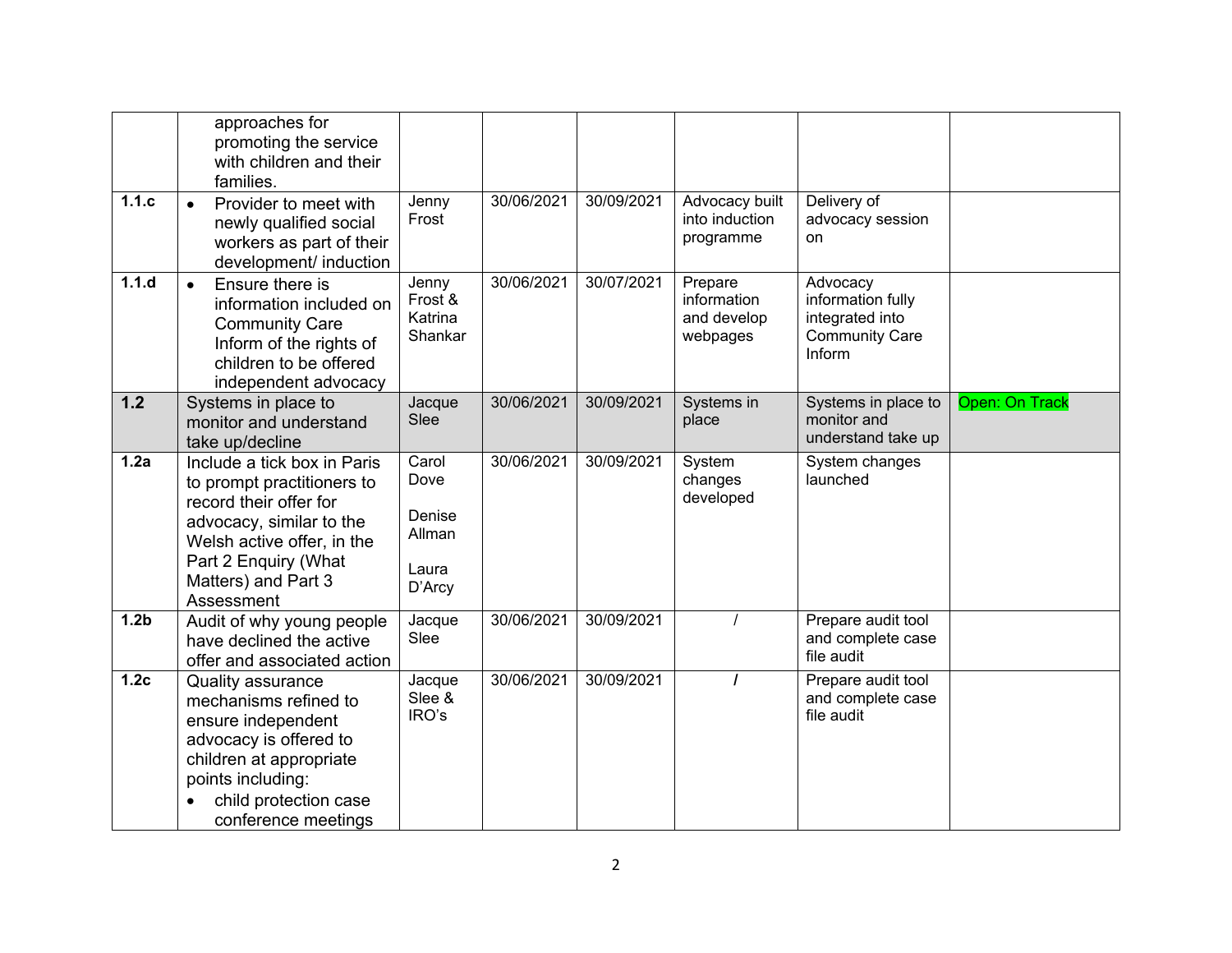|                  | review meetings<br><b>IRO</b> mid-review<br>monitoring<br>PLO processes                                                                                                                 |                 |          |            |                             |                                                                            |                                                                                                           |
|------------------|-----------------------------------------------------------------------------------------------------------------------------------------------------------------------------------------|-----------------|----------|------------|-----------------------------|----------------------------------------------------------------------------|-----------------------------------------------------------------------------------------------------------|
| 1.2 <sub>d</sub> | Seek feedback from<br>practitioners and partners<br>on their experience of the<br>current service to inform<br>the future procurement of<br>the service, regional<br>tendering process. | Peter<br>Robson | 12/05/21 | 30/06/2021 | Questionnaire<br>circulated | Results analysed<br>and used to inform<br>specification for<br>procurement | 21/6/21<br>Questionnaire<br>circulated to all<br>Practitioners and<br>results currently being<br>analysed |

|                                                                                                                                                                                                                                                                  | 2. Strengthening the recording of the evidence of front door decision making and analysis on PARIS                                            |                                            |                                                                                                                                                                        |               |                                                                          |                                                                                      |                                                                   |  |  |  |  |
|------------------------------------------------------------------------------------------------------------------------------------------------------------------------------------------------------------------------------------------------------------------|-----------------------------------------------------------------------------------------------------------------------------------------------|--------------------------------------------|------------------------------------------------------------------------------------------------------------------------------------------------------------------------|---------------|--------------------------------------------------------------------------|--------------------------------------------------------------------------------------|-------------------------------------------------------------------|--|--|--|--|
| Lead: Service Manager: Protection and Support                                                                                                                                                                                                                    |                                                                                                                                               |                                            |                                                                                                                                                                        |               |                                                                          |                                                                                      |                                                                   |  |  |  |  |
|                                                                                                                                                                                                                                                                  | <b>Challenges &amp; Baseline to be addressed</b>                                                                                              |                                            |                                                                                                                                                                        |               | <b>What success looks like</b>                                           |                                                                                      |                                                                   |  |  |  |  |
| Rationale for decisions not always recorded where<br>referrals do not meet thresholds/need for support<br>Volume of work can challenge capacity for detailed<br>$\bullet$<br>recording<br>Timeliness of recording in some specific areas needs to<br>be improved |                                                                                                                                               |                                            | Timely and proportionate recording<br>Consistent adherence to Recording Policy<br>Case file audits consistently reach the criteria for a score of '2'<br>for recording |               |                                                                          |                                                                                      |                                                                   |  |  |  |  |
| <b>Action</b><br>Ref                                                                                                                                                                                                                                             | <b>Action /Task</b>                                                                                                                           | Lead                                       | <b>Start</b>                                                                                                                                                           | <b>Finish</b> | <b>Milestone</b><br>30/06/2021                                           | <b>Milestone</b><br>30/09/2021                                                       | <b>Status Update</b>                                              |  |  |  |  |
| 2.1                                                                                                                                                                                                                                                              | Map front door recording<br>processes to ensure that<br>we are demonstrating the<br>child's journey and the<br>associated decision<br>making. | Jane<br>Turvey/<br>Karen<br><b>Edwards</b> | 12/05/21                                                                                                                                                               | 30/09/2021    | Agree<br>recording<br>process for<br>completed a<br>Part 2<br>assessment | <b>Reissue Service</b><br>recording policy<br>with Practice<br>guidance for<br>staff | Open: On Track                                                    |  |  |  |  |
| 2.2                                                                                                                                                                                                                                                              | Finalise and implement<br>'Family Support<br>Framework' to ensure                                                                             | Jenny<br>Frost/<br>Peter<br>Robson         | 12/05/21                                                                                                                                                               | 30/09/2021    | First review<br>and revisions<br>completed                               | QA audit to<br>evidence of<br>positive use of                                        | Open: On Track<br>21/6/21<br>Draft framework<br>presented to team |  |  |  |  |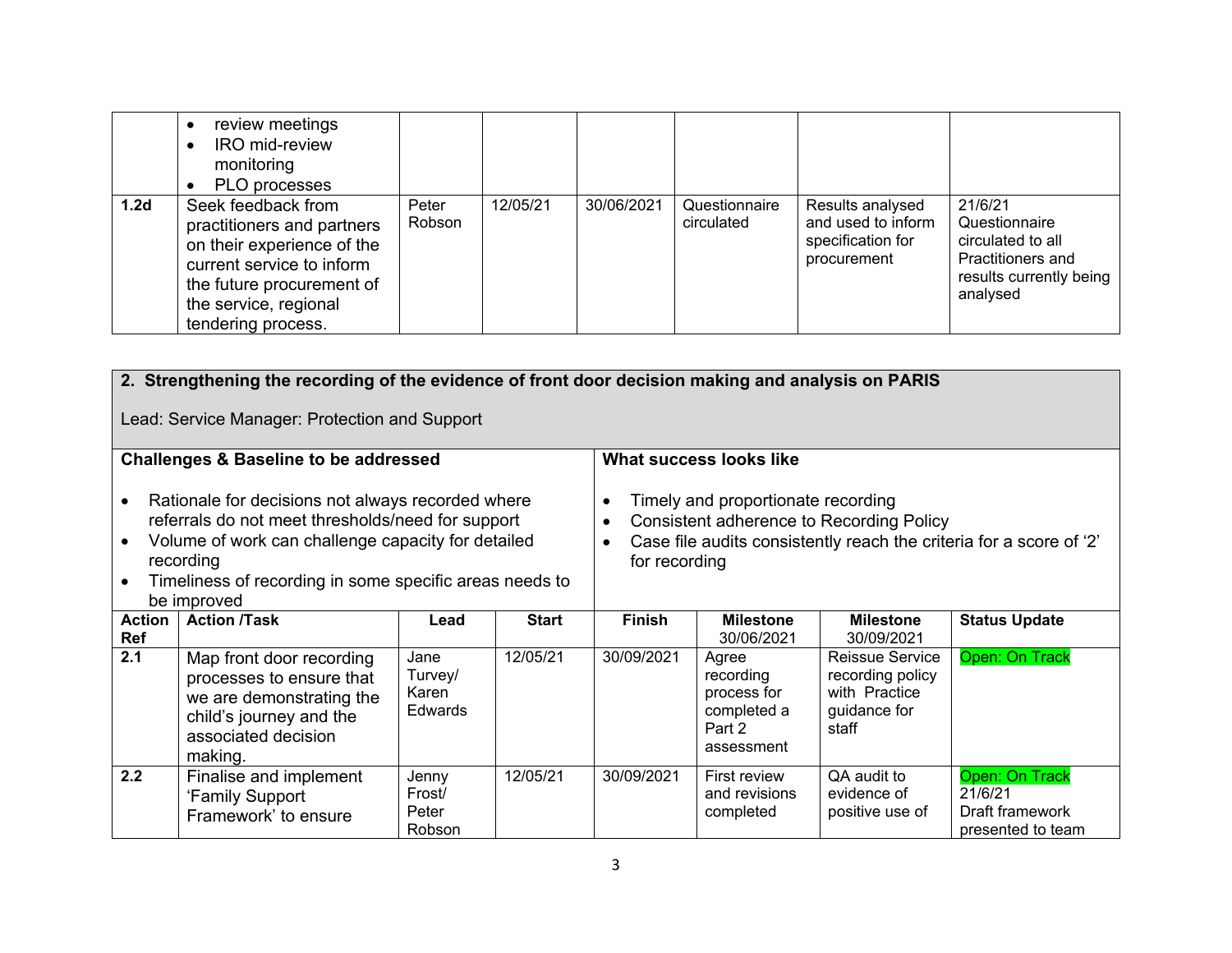| consistency of threshold<br>decision making and the<br>associated recording |  |  | thresholds in<br>Service delivery | managers and<br>mapped against real<br>cases to understand |
|-----------------------------------------------------------------------------|--|--|-----------------------------------|------------------------------------------------------------|
| reguirements                                                                |  |  |                                   | potential impact                                           |

**3.** Review of how we conduct our safeguarding enquiries, ensuring children are seen, seen alone within the enquiry period and that core groups for children on the child protection register are consistently conducted in line with statutory requirements.

Lead: Service Manager: Protection and Support

| <b>Challenges &amp; Baseline to be addressed</b>           | What success looks like                                        |  |  |  |  |  |
|------------------------------------------------------------|----------------------------------------------------------------|--|--|--|--|--|
| Processes for managing high volume of work to be           | "Live time" recording of referrals and reports and associated  |  |  |  |  |  |
| streamlined                                                | decision making on PARIS                                       |  |  |  |  |  |
| Resources needed at the front door to facilitate recording | Processes are lean with work following the most appropriate    |  |  |  |  |  |
| and processing of reports                                  | pathway                                                        |  |  |  |  |  |
| Consistent compliance with timeliness and processes        | Good quality referrals, reports and responsiveness of partners |  |  |  |  |  |
| required from some partners                                | facilitating decision making and compliance with Procedures    |  |  |  |  |  |

| <b>Action</b><br><b>Ref</b> | <b>Action /Task</b>                                                                                                                                                                                                                                                                      | Lead                                        | <b>Start</b> | <b>Finish</b> | <b>Milestone</b><br>30/06/2021                                                                                                                                                                              | <b>Milestone</b><br>30/09/2021                                                                                 | <b>Status Update</b>                                                                                                                                     |
|-----------------------------|------------------------------------------------------------------------------------------------------------------------------------------------------------------------------------------------------------------------------------------------------------------------------------------|---------------------------------------------|--------------|---------------|-------------------------------------------------------------------------------------------------------------------------------------------------------------------------------------------------------------|----------------------------------------------------------------------------------------------------------------|----------------------------------------------------------------------------------------------------------------------------------------------------------|
| 3.1                         | Facilitated event with<br>Team Managers and<br>Senior Practitioners to<br>review existing practice<br>and approaches, any<br>barriers to compliance and<br>to re-process our<br>approach as part of the<br>wider Vanguard review,<br>ensuring compliance with<br>statutory requirements. | Jenny<br>Frost<br>& Karen<br><b>Edwards</b> | 30/06/2021   | 30/09/2021    | Support<br>commissioned<br>to work with<br>Managers and<br>develop a<br>detailed action<br>plan to ensure<br>our systems<br>are effective to<br>support<br>informed<br>decision<br>making and<br>compliance | Action plan in<br>place Review to<br>ensure<br>consistency of<br>compliance with<br>Safeguarding<br>Procedures | Open: On Track<br>Partner agencies<br>have been advised of<br>our refocus and their<br>role in working in<br>partnership to meet<br>prescribed timelines |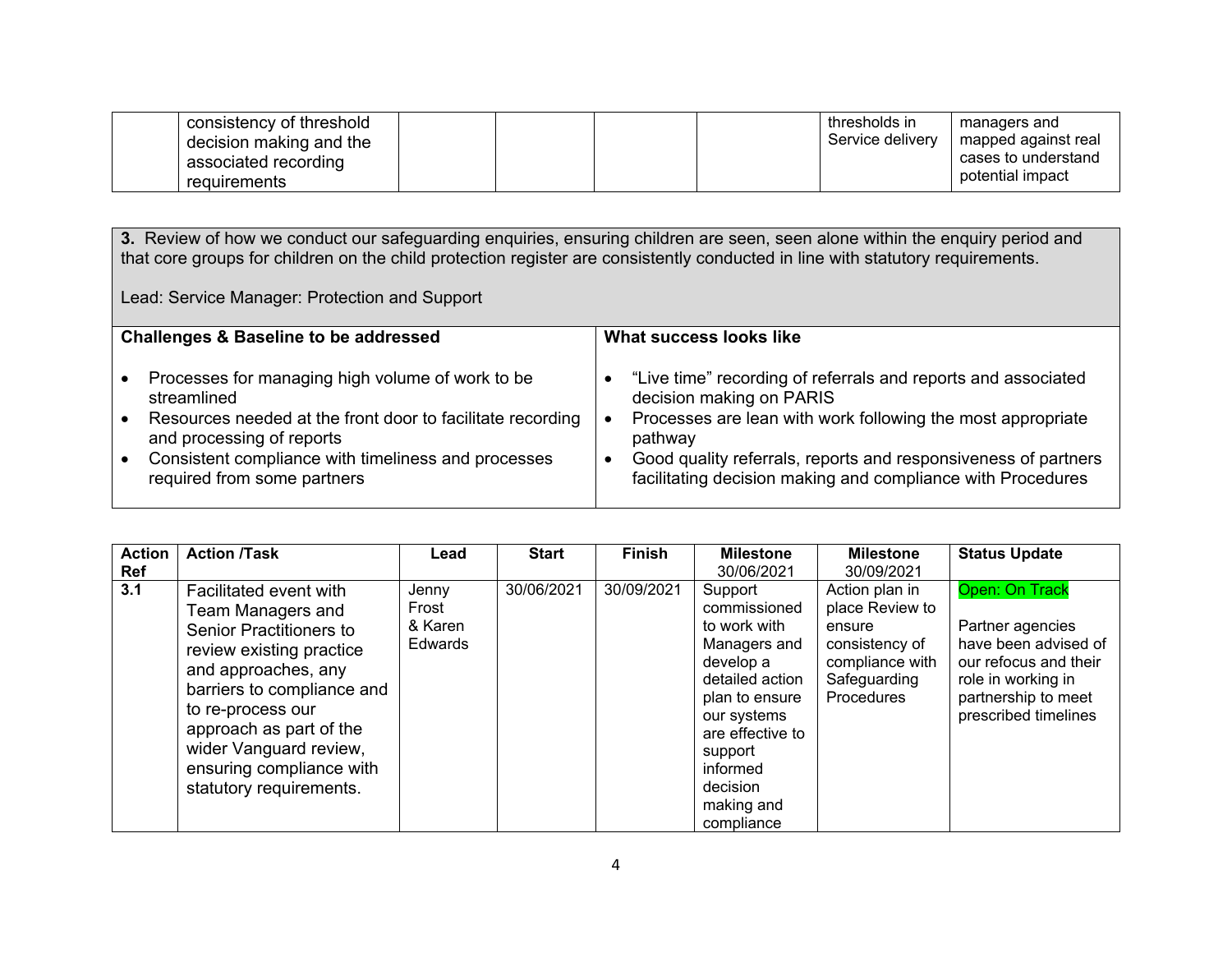| 3.2 | A Practice Directive will be<br>issued to staff to ensure<br>that core groups are held<br>within statutory<br>timeframes. | Jenny<br>Frost<br>& Jacque<br>Slee            | 30/06/2021 | 30/09/2021 | Practice<br><b>Directive</b><br>issued. New<br>process<br>requires<br>authorisation to<br>take a core<br>group meeting<br>outside of<br>prescribed<br>timeframes. | Audit of<br>compliance                      | Open: On Track |
|-----|---------------------------------------------------------------------------------------------------------------------------|-----------------------------------------------|------------|------------|-------------------------------------------------------------------------------------------------------------------------------------------------------------------|---------------------------------------------|----------------|
| 3.3 | Redistribute capacity to<br>our front door to ensure<br>timely processing of<br>reports (referrals) on our<br>IT system   | Jenny<br>Frost<br>& Claire<br><b>Clements</b> | 12/05/21   | 30/09/2021 | New process<br>launched                                                                                                                                           | Review to<br>assess impact<br>of new system | Open: On Track |

**4.** . Whilst a small number of practitioners identified that vacancies and sickness created pressure for some teams, overall we found morale was good and practitioners were positive about their experience of working for the local authority.

Lead: Senior Manager: Children's Services

| <b>Challenges &amp; Baseline to be addressed</b>                                                                                                                                                                                                                                                                                             |      | What success looks like |               |                                     |                                                                                                                                                                                                  |                                                                  |
|----------------------------------------------------------------------------------------------------------------------------------------------------------------------------------------------------------------------------------------------------------------------------------------------------------------------------------------------|------|-------------------------|---------------|-------------------------------------|--------------------------------------------------------------------------------------------------------------------------------------------------------------------------------------------------|------------------------------------------------------------------|
| Social work vacancies not attracting applications<br>Reliance agency worker in key Teams<br>Volume and complexity of cases impacting on morale and<br>wellbeing in small number of Teams - where there are<br>vacancies and staff sickness<br>Development of management experience and<br>consistency of approach to support/supervise staff |      |                         | practitioners | Sufficiency of experienced managers | Career and development pathways for staff<br>Sufficiency of business support staff to ensure that our<br>systems and processes support practitioners<br>Framework for promoting staff well-being | Fully staffed Teams with a reputation that attracts high quality |
| <b>Action</b><br><b>Action /Task</b><br><b>Ref</b>                                                                                                                                                                                                                                                                                           | Lead | <b>Start</b>            | <b>Finish</b> | <b>Milestone</b><br>30/06/2021      | <b>Milestone</b><br>30/09/2021                                                                                                                                                                   | <b>Status Update</b>                                             |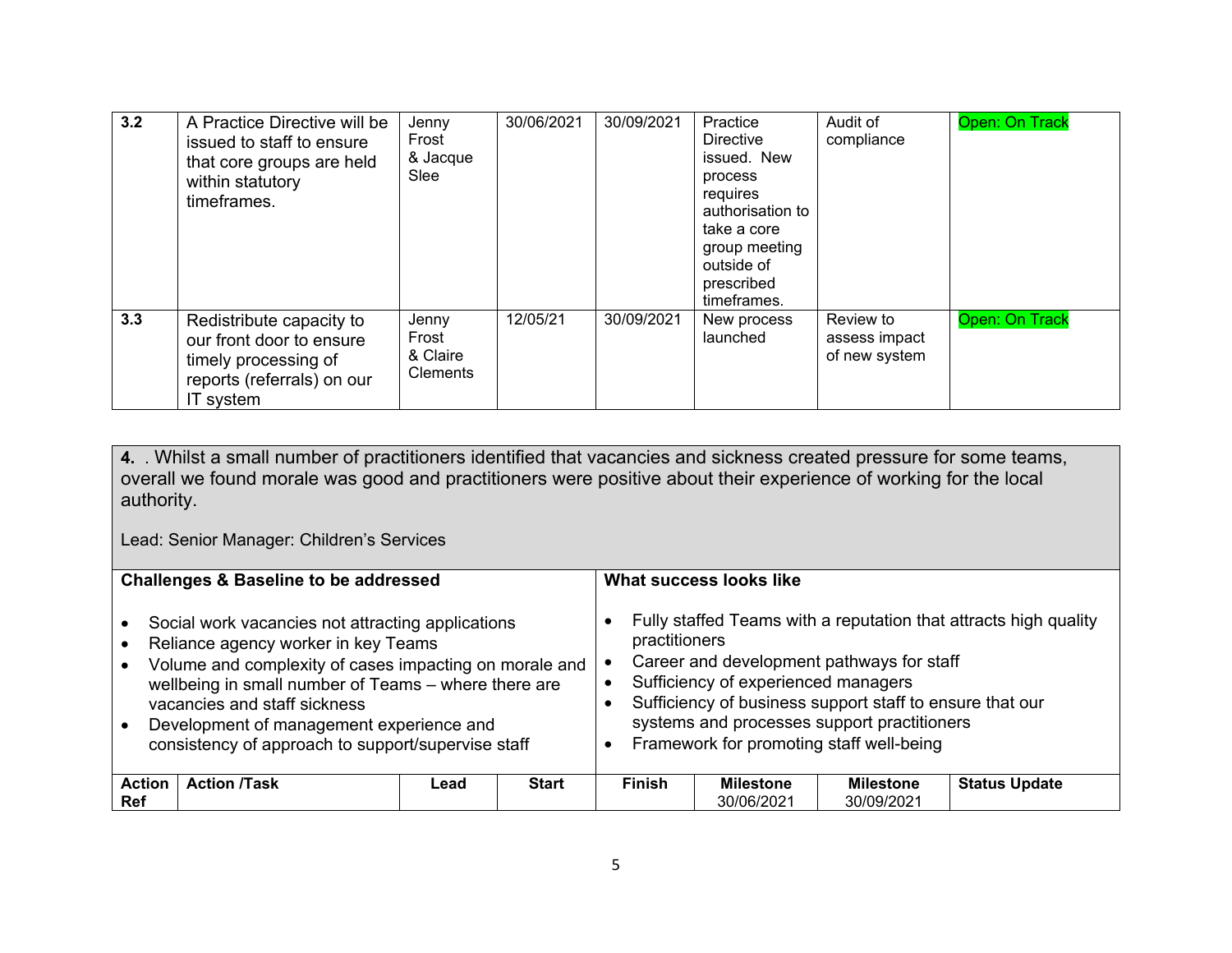| 4.1              | <b>Improving Recruitment</b>                                                                                                                                                                              | Jenny<br>Frost                | 30/06/2021 | 30/09/2021 | Plan to<br>improve<br>recruitment                                | Implementation<br>of new<br>approaches                                                                       | Open: Amber              |
|------------------|-----------------------------------------------------------------------------------------------------------------------------------------------------------------------------------------------------------|-------------------------------|------------|------------|------------------------------------------------------------------|--------------------------------------------------------------------------------------------------------------|--------------------------|
| 4.1.a            | Recruitment to permanent<br>Social Worker posts -<br>develop innovative<br>approach to targeted<br>recruitment including a<br>cohort of newly qualified<br>staff                                          | Jenny<br>Frost                | 30/06/2021 | 30/09/2021 | Event to meet<br>and attract 3rd<br>years students<br>at Glyndwr | New approach<br>to 'marketing'<br>social worker<br>leading to<br>improved<br>applications and<br>recruitment |                          |
| 4.1.b            | Recruitment to permanent<br><b>Business Support posts</b>                                                                                                                                                 | Claire<br><b>Clements</b>     | 30/06/2021 | 30/09/2021 |                                                                  | New approach<br>to 'marketing'<br>leading to<br>improved<br>applications and<br>recruitment                  |                          |
| 4.2              | Development                                                                                                                                                                                               | Craig<br>Macleod              | 30/06/2021 | 30/09/2021 | Development<br>of pathways                                       | Implementation<br>of new<br>approaches                                                                       | Open: To be<br>developed |
| 4.2a             | Development of CSA role<br>and career development                                                                                                                                                         | Allison<br>Lowry-<br>Phillips | 30/06/2021 | 30/09/2021 |                                                                  | Development<br>pathway agreed<br>with aligned<br>training                                                    |                          |
| 4.2 <sub>b</sub> | Updated first 3 years in<br>Practitioner programme                                                                                                                                                        | Allison<br>Lowry-<br>Phillips | 30/06/2021 | 30/09/2021 |                                                                  | Development<br>pathway agreed<br>with aligned<br>training                                                    |                          |
| 4.3              | Retention                                                                                                                                                                                                 | Craig<br>Macleod              | 30/06/2021 | 30/09/2021 | Plan to<br>improve<br>retention                                  | Implementation<br>of new<br>approaches                                                                       | Open: Amber              |
| 4.3a             | Conduct focus groups with<br><b>Children's Social workers</b><br>to better understand what<br>keeping them in post, what<br>has stopped them from<br>leaving and what would<br>make them leave in future. | Craig<br>Macleod              | 30/06/2021 | 30/09/2021 | Focus groups                                                     | Associated<br>action plan                                                                                    |                          |